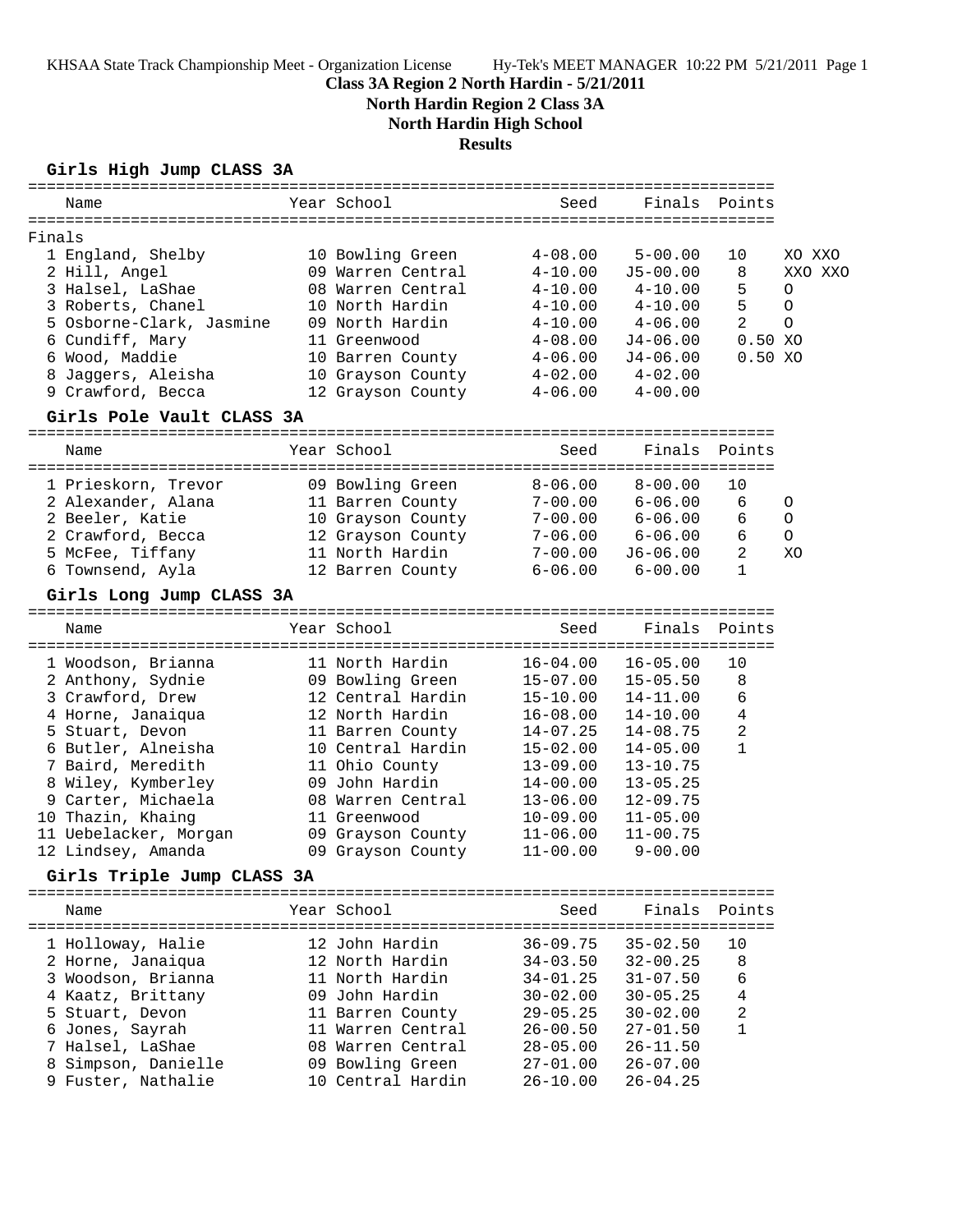KHSAA State Track Championship Meet - Organization License Hy-Tek's MEET MANAGER 10:22 PM 5/21/2011 Page 2

## **Class 3A Region 2 North Hardin - 5/21/2011**

**North Hardin Region 2 Class 3A**

**North Hardin High School**

### **Results**

#### **Girls Shot Put CLASS 3A**

| Name                                                                                                                                                                                                           | Year School                                                                                                                                                                  | Seed                                                                                                                 | Finals                                                                                                                                 | Points                                                  |                |
|----------------------------------------------------------------------------------------------------------------------------------------------------------------------------------------------------------------|------------------------------------------------------------------------------------------------------------------------------------------------------------------------------|----------------------------------------------------------------------------------------------------------------------|----------------------------------------------------------------------------------------------------------------------------------------|---------------------------------------------------------|----------------|
| 1 Roberts, Chanel<br>2 Higdon, Paige<br>3 Clement, Chyna<br>4 Wilson, Latonya<br>5 Stateman-Johnson, Renee<br>6 Hayes, Holley<br>7 Flowers, Imane<br>8 Morrison, Ashten<br>Girls Discus Throw CLASS 3A<br>Name | 10 North Hardin<br>12 Grayson County<br>11 Bowling Green<br>12 John Hardin<br>10 John Hardin<br>08 Grayson County 27-02.00<br>11 North Hardin<br>09 Greenwood<br>Year School | $36 - 08.50$<br>$34 - 01.00$<br>$36 - 00.00$<br>$33 - 04.50$<br>$28 - 08.50$<br>$26 - 08.00$<br>$26 - 08.00$<br>Seed | $38 - 06.00$<br>$33 - 00.00$<br>$32 - 10.00$<br>$30 - 04.00$<br>$27 - 10.00$<br>$26 - 10.00$<br>$26 - 04.00$<br>$25 - 02.00$<br>Finals | 10<br>8<br>6<br>4<br>2<br>$\mathbf{1}$<br>Points        |                |
| 1 Domschke, Harley<br>2 Ashley, Hannah<br>3 Higdon, Paige<br>4 Bray, Tory<br>5 Hammer, Samantha<br>6 Doran, Emily<br>7 Morrison, Ashten<br>Boys High Jump CLASS 3A                                             | 07 North Hardin<br>08 Grayson County<br>12 Grayson County<br>10 Bowling Green<br>10 Barren County<br>11 Central Hardin<br>09 Greenwood                                       | $95 - 03$<br>88-09<br>$83 - 05$<br>$77 - 00$<br>68-02<br>$67 - 02$<br>$57 - 07$                                      | $94 - 00$<br>$92 - 04$<br>85-11<br>$67 - 07$<br>$67 - 03$<br>$62 - 06$<br>$60 - 08$                                                    | 10<br>8<br>6<br>4<br>2<br>$\mathbf{1}$                  |                |
| Name                                                                                                                                                                                                           | Year School                                                                                                                                                                  | Seed                                                                                                                 | Finals                                                                                                                                 | Points                                                  |                |
| 1 Halsel, Donovan<br>2 Oxendine, Kirk<br>3 Brown, Jeremy<br>4 Crocker, Drew<br>5 Furlong, Chris<br>6 Mobley, Kenton<br>7 Jones, Sheldon<br>8 Trail, Wes<br>Boys Pole Vault CLASS 3A                            | 11 Warren Central<br>10 North Hardin<br>10 North Hardin<br>10 Bowling Green<br>10 Barren County<br>10 Greenwood<br>09 Grayson County<br>12 Grayson County                    | $6 - 07.00$<br>$6 - 00.00$<br>$5 - 10.00$<br>$5 - 06.00$<br>$5 - 04.00$<br>$5 - 06.00$<br>$5 - 02.00$<br>$5 - 02.00$ | $6 - 10.00$<br>$6 - 00.00$<br>$5 - 10.00$<br>$5 - 06.00$<br>J5-06.00<br>$J5 - 06.00$<br>$5 - 02.00$<br>$J5 - 02.00$                    | 10<br>8<br>6<br>4<br>2<br>$\mathbf{1}$<br>$\circ$<br>XO | O<br>XO<br>XXO |
| Name                                                                                                                                                                                                           | Year School                                                                                                                                                                  | Seed                                                                                                                 | Finals                                                                                                                                 | Points                                                  |                |
| 1 Sanders, Trey<br>2 Harber, Alex<br>3 Imbrescia, David<br>4 Davis, Vincent<br>5 Napier, Ethan<br>6 Lefevre, Kaleb<br>-- Johnson, Naifys<br>Boys Long Jump CLASS 3A                                            | 09 Grayson County<br>11 John Hardin 12-06.00 11-00.00 8<br>09 Grayson County<br>12 North Hardin<br>11 Barren County<br>10 Barren County<br>12 North Hardin                   | $11-06.00$ $11-06.00$<br>$11 - 00.00$<br>$10 - 06.00$<br>9-08.00<br>8-06.00<br>$8 - 10.00$                           | $10 - 00.00$<br>$9 - 06.00$<br>$J9-06.00$<br>$8 - 00.00$<br>NH                                                                         | 10<br>6<br>4<br>2<br>$\mathbf{1}$                       | 0 O<br>XO O    |
| Name                                                                                                                                                                                                           | Year School                                                                                                                                                                  | Seed                                                                                                                 |                                                                                                                                        | Finals Points                                           |                |
| 1 Austin, Taylor<br>2 Halsel, Donovan                                                                                                                                                                          | 12 Barren County<br>11 Warren Central                                                                                                                                        | $21 - 09.50$<br>$21 - 04.75$                                                                                         | 21-00.25<br>$20 - 09.75$                                                                                                               | 10<br>8                                                 |                |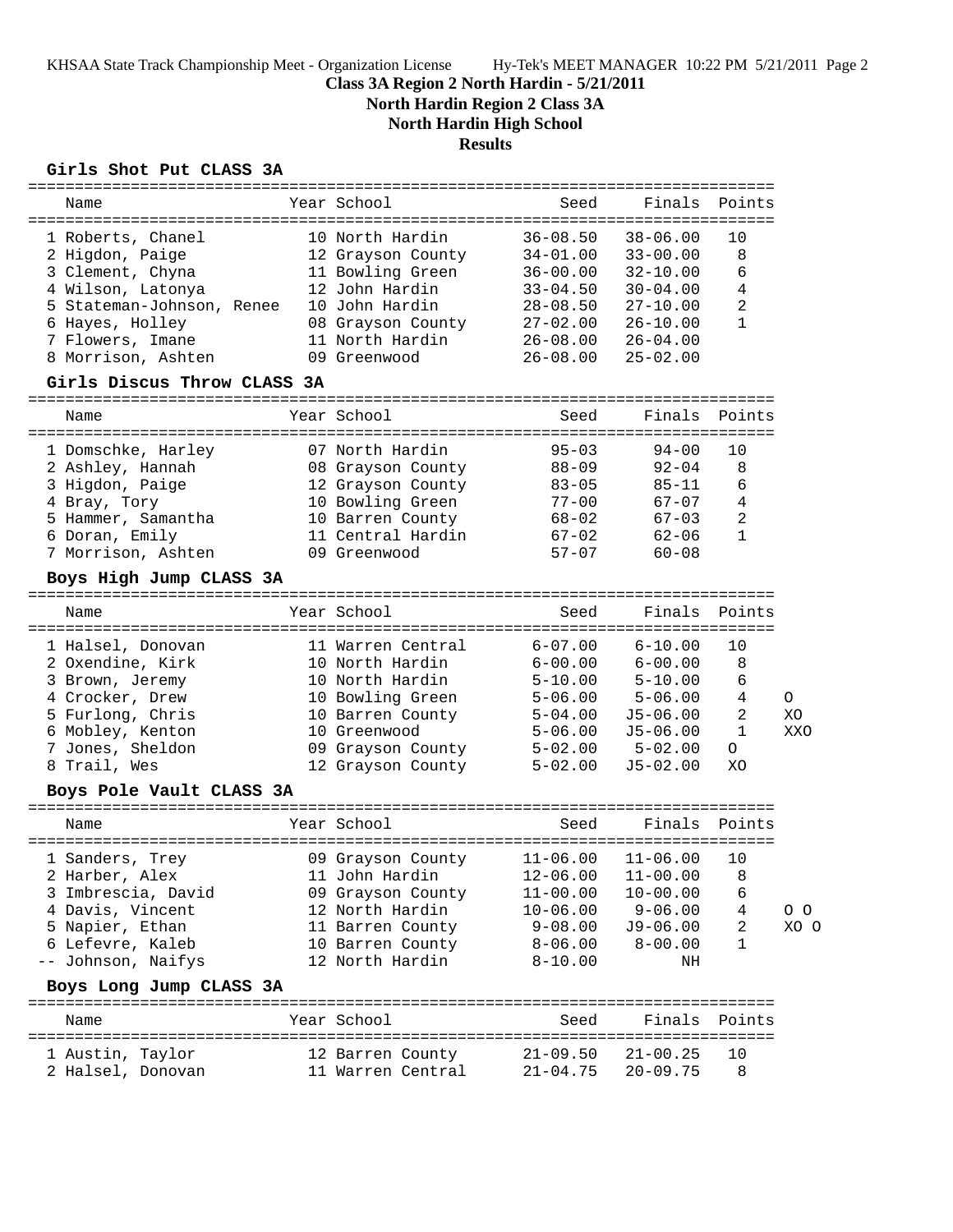**Class 3A Region 2 North Hardin - 5/21/2011**

**North Hardin Region 2 Class 3A**

**North Hardin High School**

**Results**

#### **....Boys Long Jump CLASS 3A**

| 3 Satterfield, Tyreon | 11 Warren Central | $21 - 02.00$ | $20 - 07.00$ | -6             |
|-----------------------|-------------------|--------------|--------------|----------------|
| 4 Cromartie, Jared    | 11 Central Hardin | $20 - 09.50$ | $19 - 07.50$ | $\overline{4}$ |
| 5 Thompson, Tanner    | 10 Greenwood      | $20 - 03.50$ | $19 - 05.50$ | $\overline{2}$ |
| 6 Russell, Ravon      | 11 North Hardin   | $19 - 06.00$ | $19 - 02.00$ | $\mathbf{1}$   |
| 7 Coney, Trevino      | 12 North Hardin   | $20 - 05.00$ | $18 - 10.00$ |                |
| 8 Samuals, Jonathon   | 12 Central Hardin | $19 - 10.00$ | $18 - 07.50$ |                |
| 9 Shannon, Rochard    | 11 Bowling Green  | $19 - 04.25$ | $18 - 06.50$ |                |
| 10 Beaty, Justin      | 11 Barren County  | $18 - 09.25$ | $17 - 11.75$ |                |
| 11 Mobley, Kenton     | 10 Greenwood      | $17 - 04.25$ | $17 - 01.25$ |                |
| 12 Green, Seth        | 11 Ohio County    | $17 - 08.00$ | $17 - 00.25$ |                |
| 13 Shelton, Timothy   | 12 Grayson County | $17-09.00$   | $16 - 01.00$ |                |

#### **Boys Triple Jump CLASS 3A**

================================================================================ Name Year School Seed Finals Points ================================================================================ 1 Austin, Taylor 12 Barren County 43-07.25 43-07.00 10 2 Halsel, Donovan 11 Warren Central 41-04.00 41-06.25 8 3 Coney, Trevino 12 North Hardin 43-08.25 41-03.25 6 4 Samuals, Jonathon 12 Central Hardin 41-08.50 40-09.25 4 5 Cromartie, Jared 11 Central Hardin 40-00.00 40-05.75 2 6 Beaty, Justin 11 Barren County 39-06.25 40-00.00 1 7 Mobley, Kenton 10 Greenwood 37-04.75 39-09.25 8 Shannon, Rochard 11 Bowling Green 38-04.00 39-00.50 9 Williams, Devante 11 North Hardin 40-07.50 38-07.25 10 Berry, Zach 11 Grayson County 36-09.00 35-07.00 11 Hussel, Randy 11 Grayson County 33-00.00 32-06.75 12 Basham, Ross 09 Greenwood 32-10.00 32-06.00 -- Satterfield, Tyreon 11 Warren Central 39-00.00 ND

#### **Boys Shot Put CLASS 3A**

| Name                    | Year School       | Seed         | Finals Points |                |
|-------------------------|-------------------|--------------|---------------|----------------|
| 1 Dorsey, Trey          | 11 John Hardin    | $43 - 10.50$ | $46 - 05.00$  | 10             |
| 2 Robinson, Andreaus    | 10 Warren Central | $43 - 08.00$ | $45 - 07.00$  | 8              |
| 3 Thomas-Turner, Isaiah | 10 Greenwood      | $42 - 09.50$ | $44 - 09.00$  | 6              |
| 4 Marr, Eric            | 12 Barren County  | $45 - 06.00$ | $44 - 01.00$  | 4              |
| 5 Buckles, Daniel       | 12 Grayson County | $43 - 04.00$ | $43 - 05.00$  | $\overline{2}$ |
| 6 Ray, Danny            | 12 North Hardin   | $45 - 04.25$ | $43 - 00.00$  |                |
| 7 Graffree, Patrick     | 11 Central Hardin | $40 - 01.50$ | $42 - 06.00$  |                |
| 8 Burries, Josh         | 11 North Hardin   | $41 - 00.00$ | $38 - 10.00$  |                |
| 9 Miles, Marvin         | 12 Warren Central | $38 - 08.00$ | $38 - 08.00$  |                |
| 10 Vincent, Andrew      | 10 Grayson County | $40 - 04.00$ | $38 - 00.00$  |                |
| 11 Mohon, Dalton        | 11 Barren County  | $38 - 09.00$ | $36 - 06.00$  |                |
| 12 Sikora, Connor       | 11 Greenwood      | $38 - 03.00$ | $35 - 08.00$  |                |
| 13 Dillard, Brandon     | 10 Bowling Green  | $35 - 06.00$ | $33 - 02.00$  |                |
|                         |                   |              |               |                |

#### **Boys Discus Throw CLASS 3A**

| Name             | Year School     | Seed       | Finals Points |           |
|------------------|-----------------|------------|---------------|-----------|
| 1 Sikora, Connor | 11 Greenwood    | $144 - 00$ | $138 - 11$    | <u>າດ</u> |
| 2 Ray, Danny     | 12 North Hardin | 146-01     | $134 - 09$    | 8         |